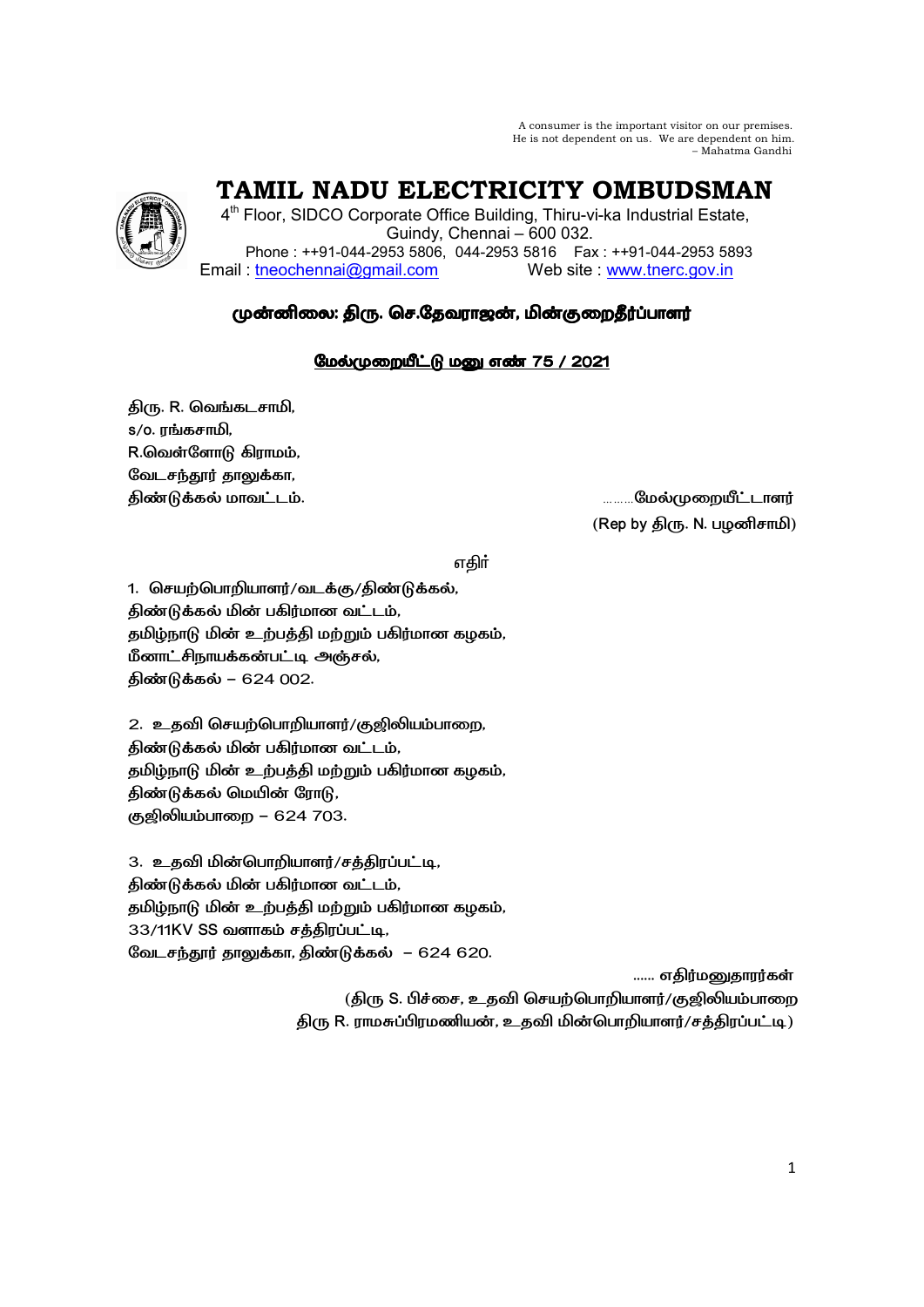## <u> மணு பெறப்பட்ட நாள்: 27-09-2021</u>

#### <u>கேட்புரை நாள்: 17-11-2021</u>

# ஆணை நாள்: 11-02-2022

27.09.2021 அன்று பெறப்பட்ட திரு. R. வெங்கடசாமி, s/o. ரங்கசாமி, R.வெள்ளோடு கிராமம், வேடசந்தூர் தாலுக்கா, திண்டுக்கல் மாவட்டம் அவர்களின் மனு மேல்முறையீட்டு மனு எண் 75/2021 ஆக பதிவு செய்யப்பட்டுள்ளது. மேற்கண்ட மனுவின் மீது மின்குறைதீப்பாளரின் கேட்புரை 16.11.2021 அன்று நடைபெற்றது. மேல்முறையீட்டாளரின் மனுவிலுள்ள வாதங்கள், எதிர்மனுதாரரின் பதிலுரையிலுள்ள வாதங்கள் மற்றும் இருதரப்பினராலும் கேட்புரை நாளில் எடுத்துரைக்கப்பட்ட வாதங்கள் ஆகிய அனைத்தையும் ஆராய்ந்து மின்குறைதீர்ப்பாளரால் கீழ்க்கண்ட ஆணை வழங்கப்படுகிறது.

#### **ஆணை**

## 1. <u>மேல்முறையீட்டாளரின் கோரிக்கை:</u>

சர்வே எண் 644–3B–இல் உள்ள தனது தோட்டத்திற்கு இலவச மின் இணைப்பு வேண்டி மேல்முறையீட்டாளர் விண்ணப்பித்துள்ளார்.

## <u>2.0 வழக்கின் சுருக்கம்:</u>

2.1 சர்வே எண் 644–3B–இல் உள்ள தனது தோட்டத்திற்கு இலவச மின் இணைப்பு வேண்டி விண்ணப்பித்தாகவும், ஆனால் தனக்கு மின் இணைப்பு கிடைக்கப்பெறவில்லையெனவும் மேல்முறையீட்டாளர் தெரிவித்துள்ளார்.

2.2 இலவச மின் இணைப்பு வேண்டி மேல்முறையீட்டாளர் திண்டுக்கல் மின்பகிர்மான வட்டம், மின் நுகர்வோர் குறைதீர் மன்றத்தை 22.09.2020 அன்று அணுகியுள்ளார்.

2.3 மின் நுகர்வோர் குறைதீர்க்கும் மன்றம், திண்டுக்கல் மின்பகிர்மான வட்டம் 06.07.2021 அன்று தன்னுடைய ஆணையை அளித்துள்ளது. மன்றம் அளித்த தீர்ப்பில் அதிருப்தியுற்றதால் இந்த மேல்முறையீட்டு மனுவினை மேல்முறையீட்டாளர் மின்குறைதீர்ப்பாளரிடத்தில் சமர்ப்பித்துள்ளார்.

2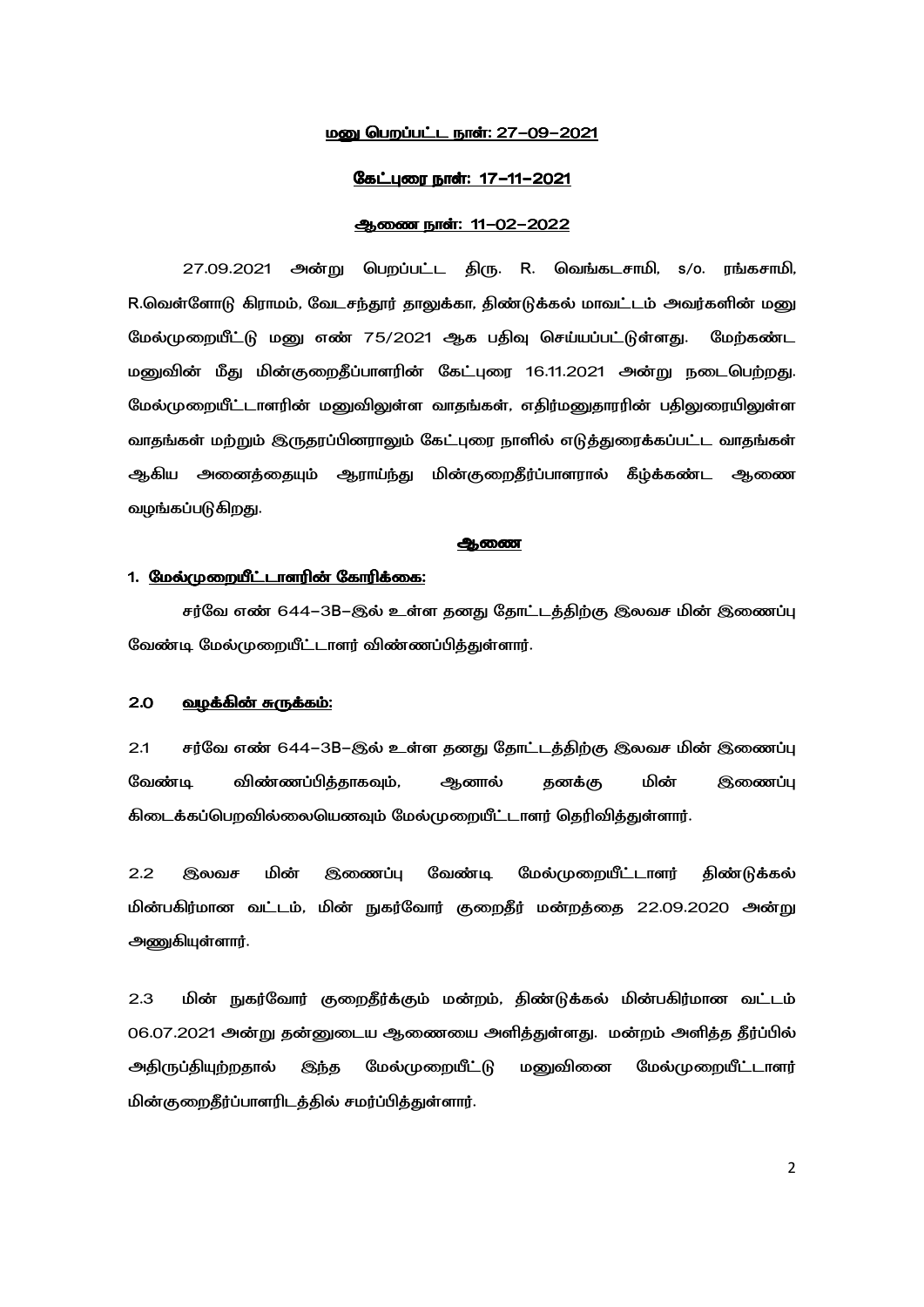## 3.0 <u>மன்றத்தின் தீர்வு:</u>

திண்டுக்கல் மின்பகிர்மான வட்டம், மின்நுகர்வோர் குறைதீர்க்கும் மன்றம் தன்னுடைய தீர்வை 06.07.2021 நாளிட்ட ஆணையில் தெரிவித்துள்ளது. அந்த ஆணையின் சம்பந்தப்பட்ட பத்தி கீழே கொடுக்கப்பட்டுள்ளது.

#### "<u>மன்றத்தின் தீர்வு</u>:

திரு.வெங்கடசாமி த/பெ.ரெங்கசாமி நாயக்கர், ஆர்.வெள்ளோடு, வேடசந்தூர் அவர்களுக்கு அறிவிப்பது யாதெனில்

தாங்கள் விவசாய மின் இணைப்பு வேண்டி பதிவு செய்த விண்ணப்ப பதிவு எண் 314/1998–1999 நாள் 02.03.1999 ற்கான 30 நாட்கள் தயார் நிலை பதிவு செய்வதற்கான முன் அறிவிப்பு கடிதம் 03.11.2010 தேதியன்று வழங்கப்பட்டு தாங்கள் 30 நாட்களுக்குள் கயார்நிலை பகிவு செய்யவில்லை. மேலும் உச்ச கால அவகாசக்கிற்குள் (90 நாள் கடிதம் முடிந்த தேதியிலிருந்து 5 வருடம்) காலநீட்டிப்பு அனுமதி பெற்று தயார்நிலை பதிவு செய்யாத காரணத்தால் தங்களது மனுமீது நடவடிக்கை எடுக்க இயலாது என இம்மன்றத்தால் தீர்வு காணப்படுகிறது."

## 4.0 -f f- 
,\_ - 
,\_:

4.1 மேல்முறையீட்டாளரும் எதிர்மனுதாரரும் தங்களது தரப்பு வாதங்களை எடுத்துரைப்பதற்கு வசதியாக 17.11.2021 அன்று காணொளி மூலம் கேட்புரை நடத்தப்பட்டது.

4.2 மேல்முறையீட்டாளர் சார்பாக திரு. R. வெங்கடசாமி அவர்கள் கேட்புரை நாளில் கலந்து கொண்டு தன்னுடைய வாதத்தை எடுத்துரைத்தார்.

4.3 எதிர்மனுதாரர்கள் திரு S. பிச்சை, உதவி செயற்பொறியாளர்/குஜிலியம்பாறை மற்றும் திரு R. ராமசுப்பிரமணியன், உதவி மின்பொறியாளர்/சத்திரப்பட்டி, திண்டுக்கல் மின்பகிர்மான வட்டம் அவர்கள் கேட்புரை நாளில் கலந்து கொண்டு தங்களுடைய வாதங்களை எடுக்துரைக்கனர்.

4.4 மின்குறைதீர்ப்பாளரின் முன்பு சமர்ப்பிக்கப்படும் மனு மேல்முறையீட்டு மனு என்பதால் மின் குறைதீர்மன்றத்தில் மனுதாரரால் வைக்கப்பட்ட கோரிக்கைகள் சம்மந்தப்பட்ட வாதங்கள் மட்டுமே தீர்விற்கு எடுத்துக் கொள்ளப்படுகிறது. குறைதீர் மன்றத்தின் நடவடிக்கைகள், குறைதீர் மன்றத்தில் சமர்ப்பிக்கப்படாத புதிய நிவாரணங்கள் அல்லது பணியாளர் ஒழுங்கு நடவடிக்கை சம்மந்தப்பட்ட கோரிக்கைகள் முதலியன மின்நுகர்வோர் குறைதீர்க்கும் மன்றம் மற்றும் மின்குறைதீர்ப்பாளருக்கான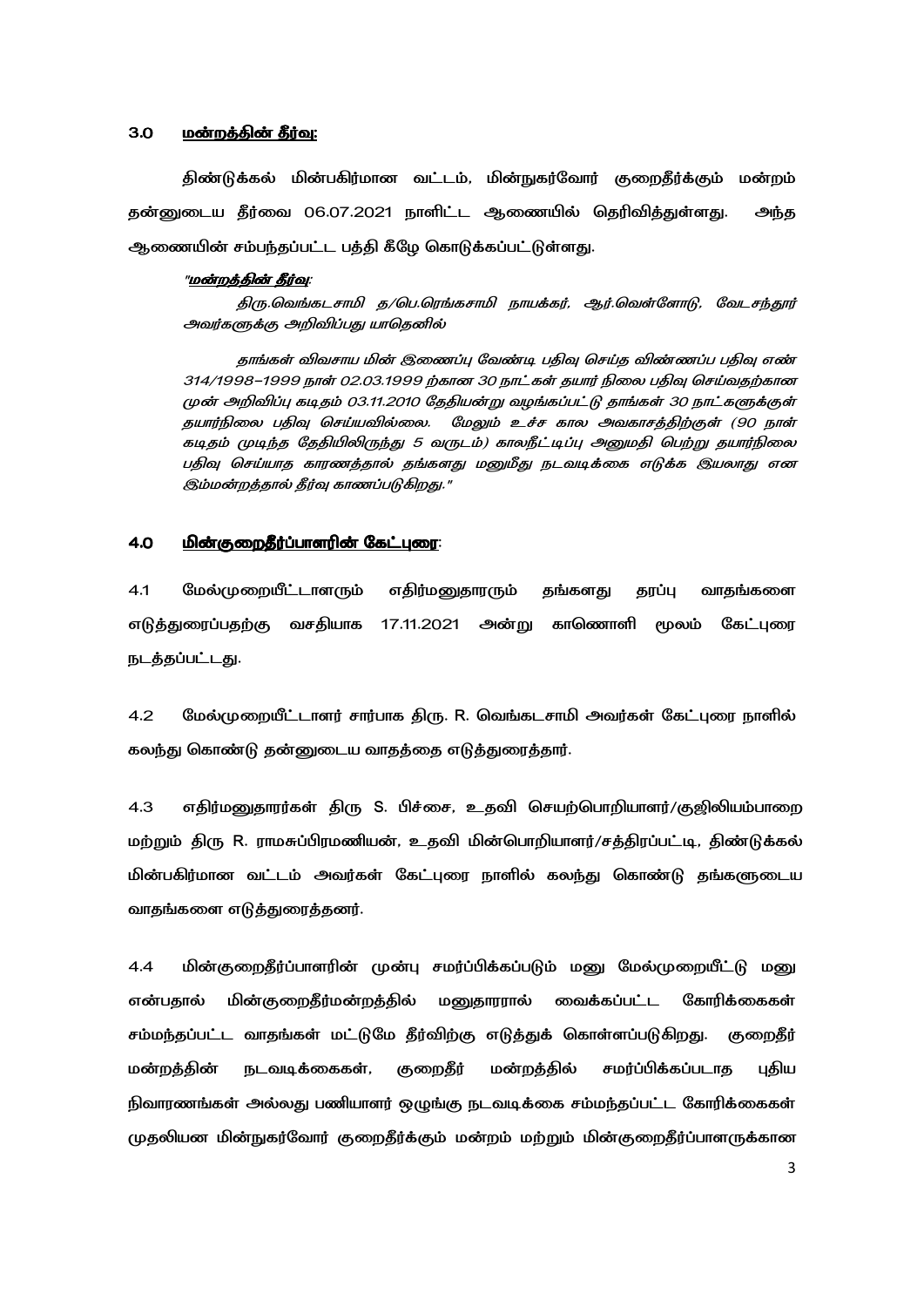**ஒழுங்குமுறை** விதிகளின்படி மின்குறைதீர்ப்பாளரின் தீர்விற்கு எடுத்துக் கொள்ளப்படவில்லை.

#### 5.0 மேல்முறையீட்டாளரின் வாதங்கள்:

 $5.1$ திண்டுக்கல் மாவட்டம், புதிய குஜிலியம்பாறை தாலுகா (முன் வேடசந்தூர் R.வெள்ளோடு கிராமத்தில் வசிக்கும் மேல்முறையீட்டாளர் தாலுகா) கனகு தோட்டத்திற்கு மேற்கண்ட சர்வே எண் 644–3B க்கு இலவச மின் இணைப்பு கேட்டு விண்ணப்பம் செய்திருந்ததாகவும், ஆனால் இன்று வரை மின் இணைப்பு தகவல் கிடைக்கவில்லை எனவும் மேல்முறையீட்டாளர் தெரிவித்துள்ளார்.

 $5.2$ பலமுறை மின் நுகர்வோர் குறைதீர்ப்பு மன்றம் மூலம் தனக்கு திண்டுக்கல் மாவட்டத்தில் இருந்து அழைப்பு வந்ததாகவும், 29.09.2020, 17.11.2020, 15.05.2021, 06.07.2021 ஆகிய தேதிகளில் குறைதீர்க்கும் மன்றத்தில் மனு கொடுத்து தானும் நேரில் ஆஜரானதாகவும், ஆனால் அவர்கள் பலவாறு பதில் அனுப்பி தன்னை அலைக்கழித்துவிட்டதாகவும் மேல்முறையீட்டாளர் தெரிவித்துள்ளார்.

5.3 நிலையில் 06.07.2021 அன்று திண்டுக்கல் மின் **நுகர்வோர்** இந்த குறைதீர்க்கும் மன்றத்தில் இருந்து கடிதம் பெறப்பட்டதாகவும், அதன்படி 2000–ஆம் ஆண்டு வரை இலவச மின் இணைப்பு கோரி விண்ணப்பித்த விண்ணப்பங்கள் அனைத்தும் காலாவதி ஆகிவிட்டன என குறிப்பிட்டு உள்ளதாக மேல்முறையீட்டாளர் தெரிவித்துள்ளார்.

 $5.4$ மேலும் மேல்முறையீட்டாளர் சமர்ப்பித்துள்ள ஆவணங்கள் திருப்தி அளிக்கவில்லை என்று குற்றம் சுமத்தி கடிதம் அனுப்பியுள்ளதாகவும், இதன்மீது தக்க நடவடிக்கை எடுத்து மிகவும் வயதான தன் நிலையை கருத்தில் கொண்டு 23.09.2021 அன்று முதல்வர் அவர்கள் அறிவித்துள்ள இலவச மின் இணைப்பு திட்டத்தில் தனது மனுவையும் சேர்த்து புதிய ஆணை வழங்கி இலவச மின் இணைப்பை வழங்குமாறு மேல்முறையீட்டாளர் கேட்டுக் கொண்டுள்ளார்.

#### 6.0 எதிர்மனுதாரரின் வாதங்கள்:

6.1 மேல்முறையீட்டாளர் சர்வே எண் 644–3B ல் உள்ள விவசாய பூமிக்கு இலவச மின் இணைப்பு வேண்டி கடந்த 02.03.1999 ஆம் வருடம் பதிவு வரிசை எண்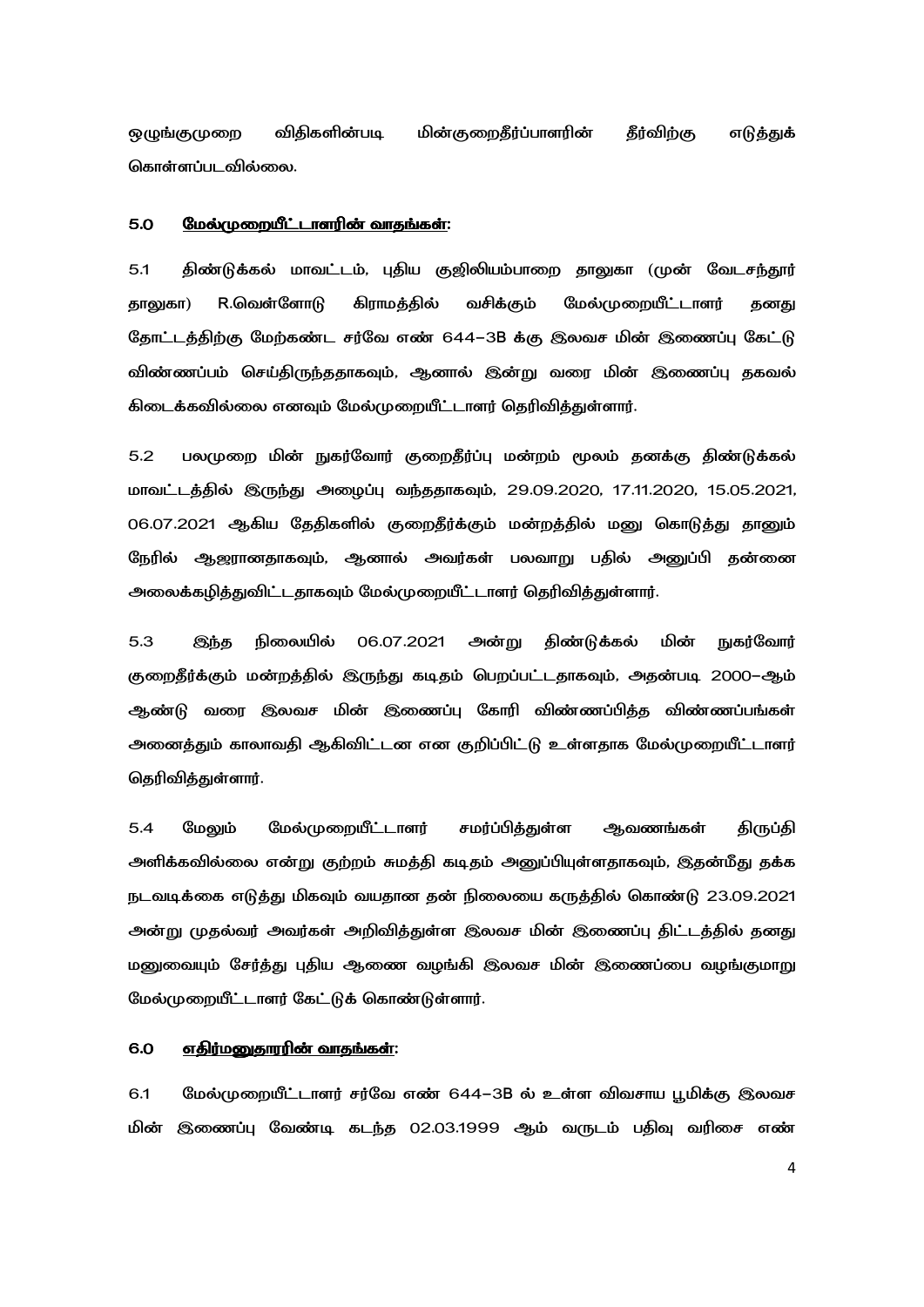EEND/314/1998–1999 நாள் 02.03.1999–இல் விண்ணப்பித்துள்ளதாகவும், இரண்டு இலட்சம் விவசாய விண்ணப்பதாரர்களுக்கு மின் இணைப்பு வழங்குவதற்கான குறியீடு அரசிடமிருந்து பெறப்பட்டு மேல்முறையீட்டாளருக்கு 30 நாள் அறிவிப்பு கடிதமானது 03.11.2010–இல் அனுப்பப்பட்டதாகவும், மேலும் மக்களின் நலன் கருதி இரண்டு இலட்சம் விவசாய மின் இணைப்பு வழங்கும் திட்டத்தை நாளிதழ் வாயிலாக மக்கள் அறிந்து கொள்ளும் வகையில் செய்தி வெளியிடப்பட்டதாகவும் எதிர்மனுதாரர் தெரிவித்துள்ளார்.

6.2 தயார் நிலை அறிவிப்பு கடித நாட்கள் முடிந்து 5 வருட காலத்திற்குள் விண்ணப்பதாரர் விண்ணப்பிக்கிருந்தால் மட்டுமே கயார்நிலை பகிவு செய்ய அனுமகி வழங்கலாம் எனவும், அவ்வாறு மேல்முறையீட்டாளர் மின்வாரியத்தை தொடர்பு கொண்டதாக கூறியிருந்தாலும் அதற்கான விண்ணப்ப மனு மற்றும் ஆவணங்கள் ஏதும் சமர்ப்பிக்கவில்லை எனவும் எதிர்மனுதாரர் தெரிவித்துள்ளார்.

6.3 மேலும் 30 நாட்கள் தயார்நிலை அறிவிப்பு கடிதம் முடிந்து 5 வருடகாலமும் 03.12.2015 அன்றே முடிவடைந்த காரணத்தால் (உச்ச கால அவகாசத்திற்குள் 90 நாள் கடிதம் முடிந்த தேதியிலிருந்து 5 வருடம்) காலநீட்டிப்பு அனுமதி பெற்று தயார்நிலை பதிவு செய்யாததால் மனுவில் குறிப்பிட்டுள்ள விவசாய மின் இணைப்புக்கு தயார்நிலை பதிவு செய்ய இயலாத நிலை உள்ளது என்ற விபரம் மேல்முறையீட்டாளருக்கு எடுத்துரைக்கப்பட்டதாக எதிர்மனுதாரர் தெரிவித்துள்ளார்.

## 7.0 <u>மின் குறைதீர்ப்பாளரின் தீர்வு</u>:

7.1 இருதரப்பு வாதங்கள் மற்றும் சமர்ப்பிக்கப்பட்ட ஆவணங்கள் ஆகியவற்றை ஆராய்ந்து கீழ்க்கண்டவாறு தீர்வு செய்யப்படுகிறது.

7.2 வெள்ளோடு கிராமம், சர்வே எண் 644/3B–இல் உள்ள தன்னுடைய தோட்டத்திற்கு இலவச மின் இணைப்பு கேட்டு பதிவு எண் EEND314–98–99, நாள் 02.03.1999–இல் பதிவு செய்யப்பட்டதாகவும், ஆனால் இன்று வரை மின் இணைப்பு பற்றிய தகவல் ஏதும் கிடைக்கவில்லையெனவும், 2000–ஆம் ஆண்டு வரை இலவச மின்இணைப்பு கோரி விண்ணப்பித்த விண்ணப்பங்கள் அனைத்தும் காலாவதியாகிவிட்டன என திண்டுக்கல் மின்குறைதீர் மன்றத்தின் ஆணையின் வாயிலாக தெரிவிக்கப்பட்டதாக மேல்முறையீட்டாளர் தெரிவித்துள்ளார்.

5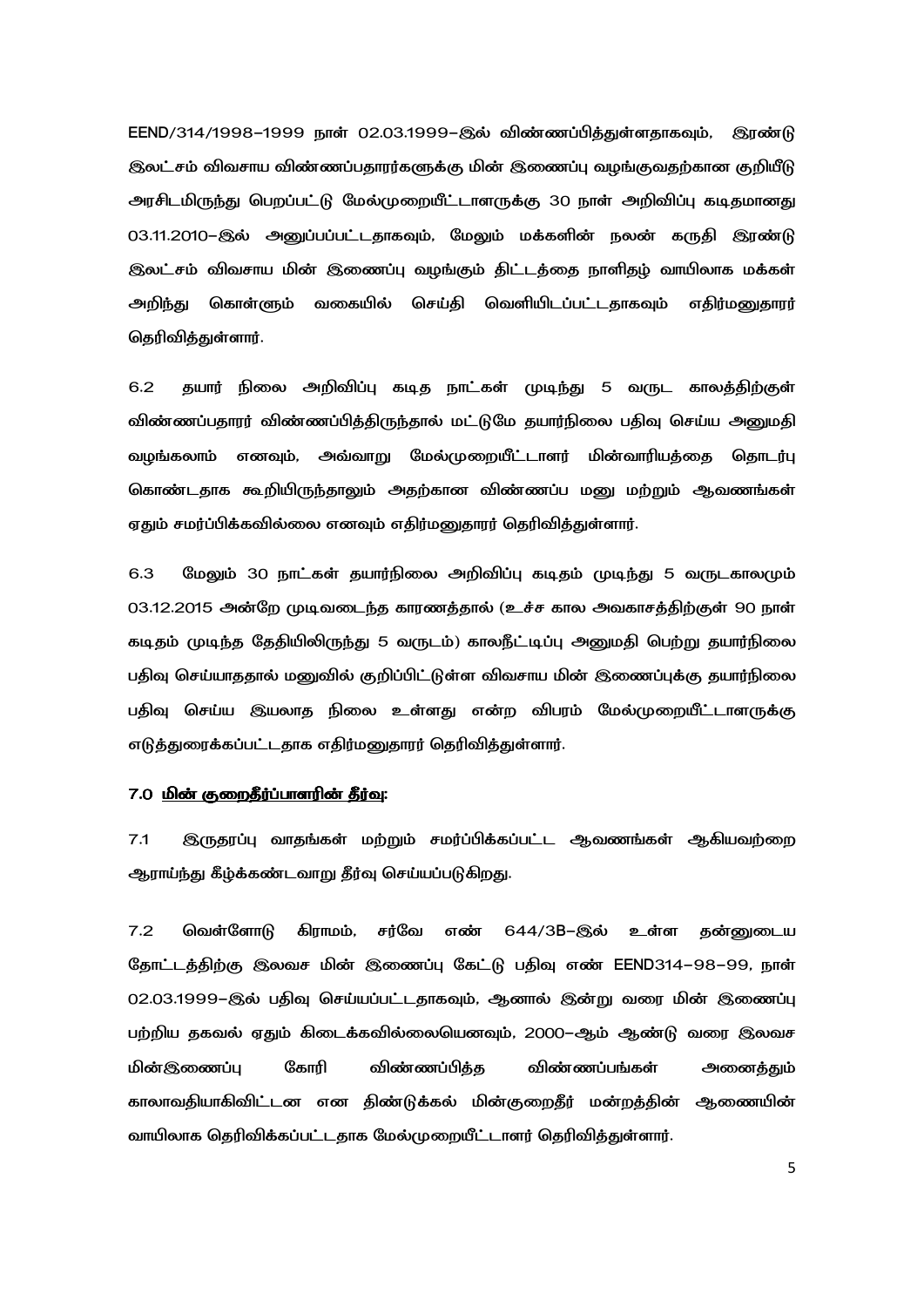7.3 இரண்டு இலட்சம் விவசாய விண்ணப்பதாரர்களுக்கு இலவச விவசாய மின் இணைப்பு வழங்குவதற்கான அரசாணையின்படி 03.11.2010 நாளிட்ட 30 நாள் அறிவிப்பு கடிதம் மேல்முறையீட்டாளருக்கு அனுப்பப்பட்டதாகவும், நாளிதம் வாயிலாகவும் அறிவிப்பு வெளியிடப்பட்டதாக எதிர்மனுதாரர் தெரிவித்துள்ளார். 30 நாட்கள் அறிவிப்பு காலக்கெடு முடிந்து மேல்முறையீட்டாளர் கால நீட்டிப்பு கோரி அனுமதி பெற்று மேலும் 5 வருடங்கள் வரை தயார்நிலை பதிவு செய்திருக்கலாமென்றும், அவ்வாறு கால நீட்டிப்பு கோராமலும், 03.12.2015 அன்றே 5 வருட காலம் முடிவடைந்ததாலும், தற்போது தயார் நிலை பதிவு செய்ய இயலாதென எதிர்மனுதாரர் தெரிவித்துள்ளார்.

7.4 இலவச விவசாய மின் இணைப்பு விண்ணப்பம் பதிவு எண் EEND 314/98–99, நாள் 02.03.1999–இல் தேவையான ஆவணங்களுடன் பதிவு செய்யப்பட்டதாகவும், அதன்பிறகு தனக்கு எந்த அறிவிப்பும் வரவில்லையென மேல்முறையீட்டாளர் தெரிவித்துள்ளார். தயார் நிலை அறிவிப்பு கடிதம் 03.11.2020–இல் அனுப்பப்பட்டுள்ளதாகவும், அதற்கான சான்றாக 03.11.2010 நாளிட்ட கடிதத்தின் கடிதத்தின் அலுவலக நகலை எதிர்மனுதாரர் சமர்ப்பித்துள்ளார். ஆனால் அக்கடிதம் மேல்முறையீட்டாளருக்கு அனுப்பப்பட்டதற்கான அலுவலக முத்திரையுடன் கூடிய நகல் (office copy with dispatch seal), அல்லது தபால் துறை வாயிலாக அனுப்பப்பட்டதற்கான முத்திரையுடன் கூடிய ஆதார ஆவணம், அல்லது தனியார் கூரியர் சேவையின் மூலமாக அனுப்பியதற்கான ஆதார ஆவணம் எதுவும் எதிர்மனுதாரரால் சமர்ப்பிக்கப்படவில்லை. அவ்வாறு அனுப்பப்பட்ட தயார் நிலை அறிவிப்பு கடிதம் மேல்முறையீட்டாளர் பெற்றுக் கொண்டதாகவோ, அல்லது திரும்ப கிடைக்கப்பெற்றதாகவோ எந்தவொறு ஆவணத்தையும் எதிர்மனுதாரர் சமர்ப்பிக்கவில்லை. எனவே, தயார் நிலை அறிவிப்பு கடிதம் மேல்முறையீட்டாளருக்கு கிடைக்கவில்லையென கருதுகிறேன். இந்நிலையில், தயார்நிலை பதிவு செய்ய தெரிவித்துள்ள காலக்கெடு 30 நாட்கள் முடிந்து மேலும் கால அவகாசம் வேண்டி மேல்முறையீட்டாளர் கோரவில்லையென்ற எதிர்மனுதாரரின் வாதம் ஏற்புடையதல்ல. மேலும் நாளிதம் வாயிலாக வெளியிடப்பட்ட அறிவிப்பு அரசு மக்களுக்கு தெரிவித்த **பொது அறிவிப்பாகக்கான்** கருத முடியுமே தவிர மேல்முறையீட்டாளருக்கு எதிர்மனுதாரர் வெளியிட்ட அறிவிப்பாக கருத முடியாது.

6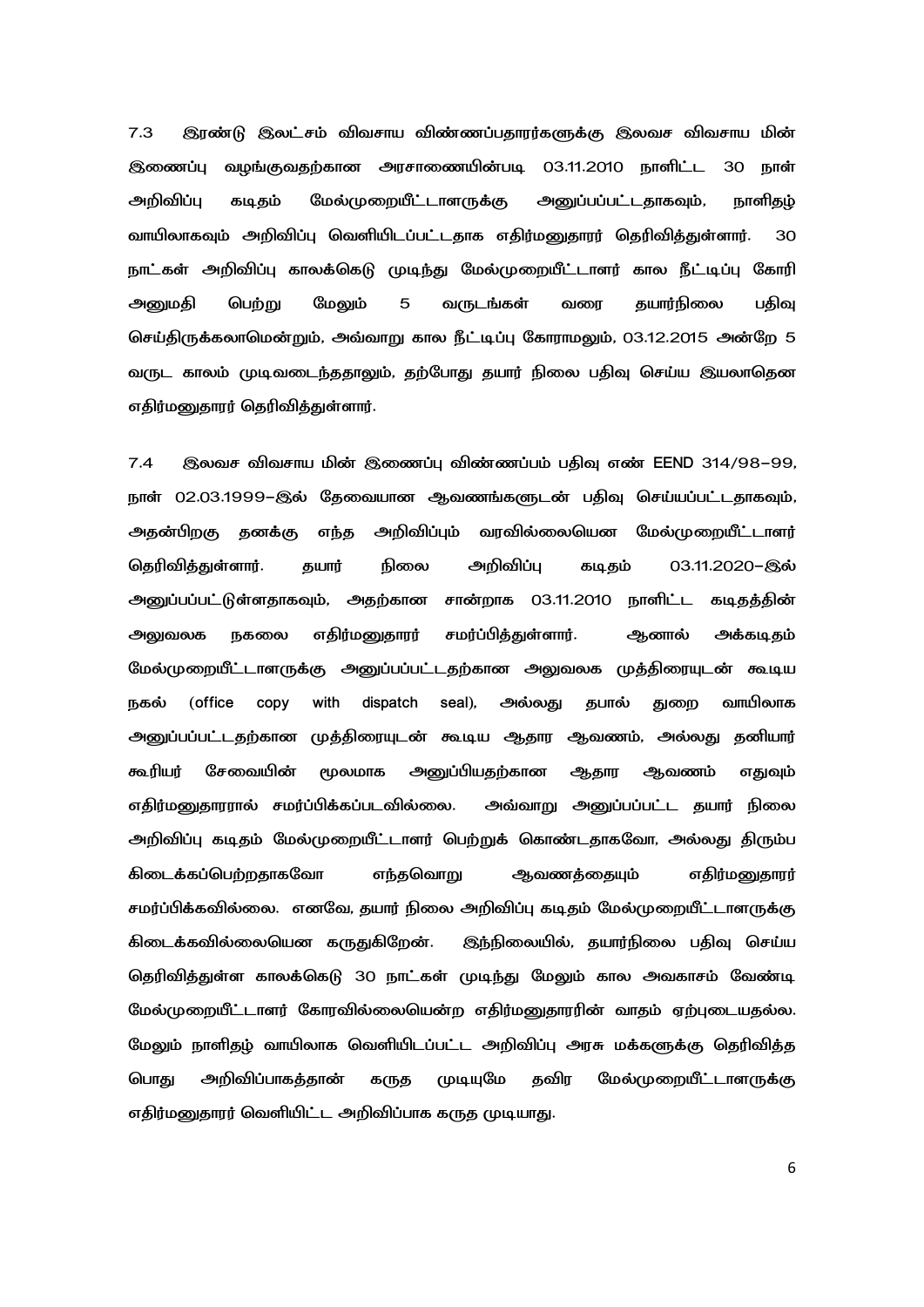தயார் நிலை பதிவு செய்ய அனுமதிக்கப்பட்டுள்ள காலக்கெடு சம்பந்தமாக  $7.5$ தலைமை பொறியாளர் கிட்டமிடல் அவர்களின் 20.09.2009 நாளிட்ட சுற்றறிக்கை கூறப்பட்டுள்ள கேவையான பக்கிகளின் கீமே கடிக்கில் உண்மை நகல்

கொடுக்கப்பட்டுள்ளது.

"1. In cases of delay in reporting readiness of agricultural applications even beyond the extended period of one vear, extension of time may be given to the original applicant/ legal heirs, as the case may be for entering readiness upto 5 years from the date of expiry of 90 days notice period once the party has attained the normal seniority. However, this should not be applicable to purchaser of the land who purchases the land after expiry of 90 days notice.

2. The applications which were kept pending (except court case/ dispute case after completing 5 years from the date of expiry of 90 days notice period may be cancelled and intimated to the applicant.

3. Cancelled applications need not be revoked.

4. Applicants whose applications released / readiness entered, but supply was not availed due to court case / dispute supply may be effected without any time limit, if the case is ended in favour of the applicant on priority. The receipt of this letter may be acknowledged."

 $7.6$ மேற்கண்ட ஆணையினை கூர்ந்து படிக்கும்போது நாம் அறிவது, ஒரு விவசாய மின் இணைப்பு வேண்டும் விண்ணப்பதாரா் தன்னுடைய தயாா் நிலையை பதிவு செய்யாத பட்சத்தில் 90 நாட்கள் அறிவிப்பு கடிதம் கொடுக்கப்பட்டு 5 வருடங்கள் கழிந்த விவசாய விண்ணப்பங்கள் ரத்து செய்யப்பட வேண்டும் என்றும், அவ்வாறு ரத்து செய்த விவரம் விண்ணப்பதாரருக்கு தெரிவிக்கப்பட வேண்டும் என்றும் தெரிகிறது. இவ்வழக்கில் மேல்முறையீட்டாளாின் விவசாய விண்ணப்பம் ரத்து செய்யப்பட்டதாகவோ, அவ்வாறு செய்யப்பட்டதாக மேல்முறையீட்டாளருக்கு ரத்து சமா்ப்பிக்கப்படவில்லை. கெரிவிக்ககாகவோ எந்**க**வொரு ஆவண<sub>(</sub>மும் எகிர்மனுகாாாால் இந்நிலையில் மேல்முறையீட்டாளரின் விண்ணப்பம் ரத்து செய்யப்பட்டதாகக் கருதமுடியாது.

 $7.7$ எனவே. அறிவிப்பு கடிதம் மேல்முறையீட்டாளருக்கு தயார் நிலை கிடைக்கப்பெறாககாலம். பகிவ செய்யப்பட்ட விண்ணப்பம் ரக்கு செய்யப்படாககாலம். மீண்டும் ஒரு வாய்ப்பு கொடுத்து புதியதாக தயாா் நிலை அறிவிக்கை கொடுத்து விவசாய மின் இணைப்பு வேண்டும் மேல்முறையீட்டாளருக்கு தற்போது நடைமுறையிலுள்ள தமிழ்நாடு மின்சார ஒழுங்குமுறை ஆணைய விதிகளின்படி தேவைப்படும் ஆவணங்களை பெற்றுக் கொண்டு விண்ணப்ப பதிவு எண் EEND/314/1998-99-க்கு மின் இணைப்பு வழங்குமாறு தீர்வு செய்கிறேன்.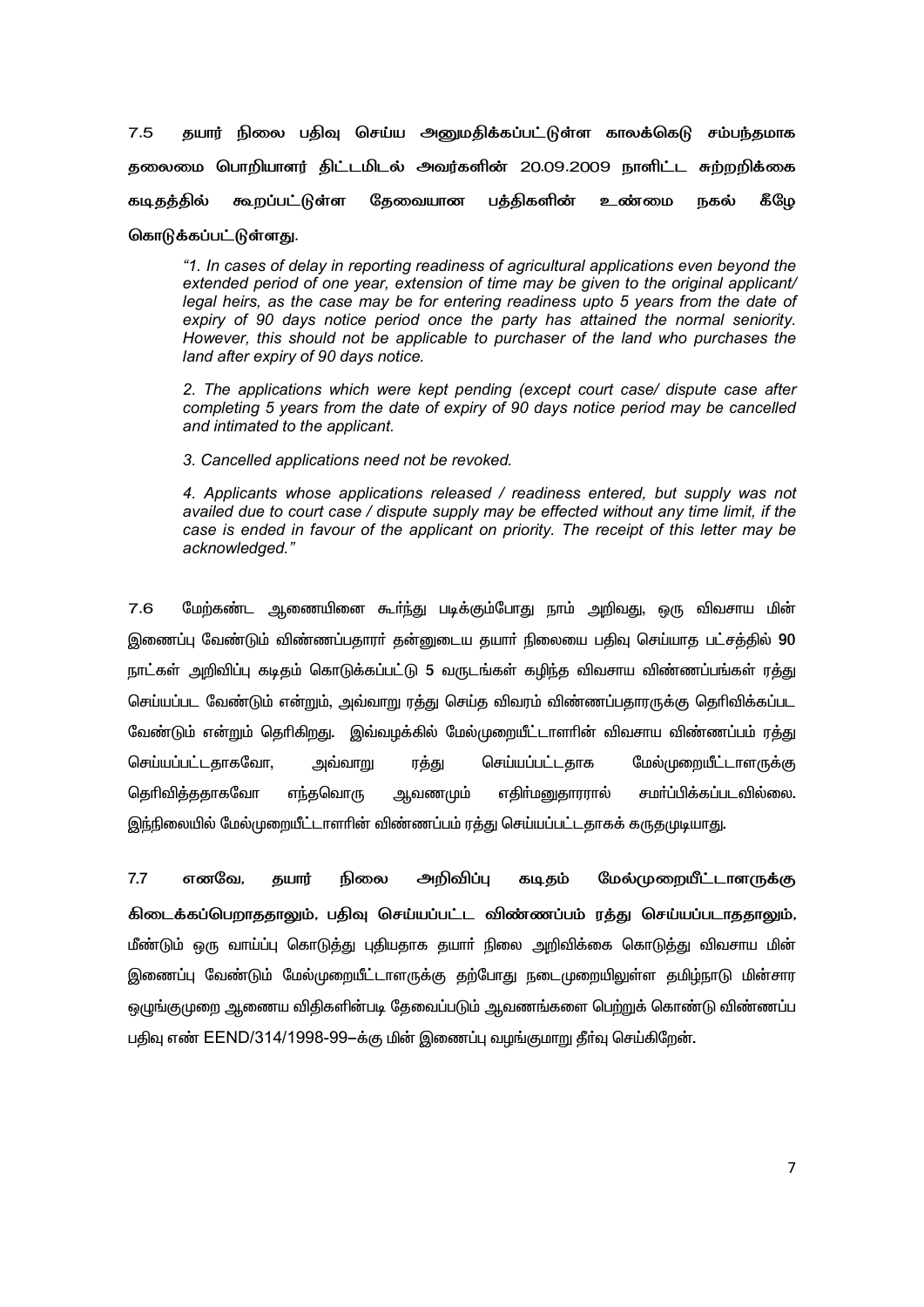#### 8.0 <u> (முடிவுரை:</u>

பத்தி 7–இல் உள்ள தீர்வின்படி புதியதாக தயார்நிலை அறிவிக்கை கொடுத்து  $8.1$ தற்போது நடைமுறையிலுள்ள தமிழ்நாடு ஒழுங்குமுறை ஆணைய விதிகளின்படி பெற்றுக்கொண்டு விண்ணப்ப தேவைப்படும் ஆவணங்களை பதிவு எண் EEND/314/1998-1999 மின் நாள் 02.03.1999-க்கு விவசாய இணைப்பு மேல்முறையீட்டாளருக்கு வழங்குமாறு தீர்வு செய்கிறேன். மேல்முறையீட்டாளர் ஆவணங்களை சமர்ப்பித்த தேதியிலிருந்து 30 நாட்களுக்குள் மின் இணைப்பு வழங்குமாறு ஆணையிடுகிறேன்.

8.2 நிறைவேற்றியமைக்கான அறிக்கையை மின் மேற்கண்ட ஆணையை வழங்கிய தேதியிலிருந்து சமர்ப்பிக்குமாறு **இணைப்பு** 15 நாட்களுக்குள் ஆணையிடுகிறேன்.

8.3 மேற்கண்ட தீர்வுடன் மேல்முறையீட்டு மனு எண் 75/2021 முடிவுக்கு கொண்டு வரப்படுகிறது. செலவு தொகை இல்லை.

> (செ. தேவராஜன்) **மின்குறைதீர்ப்பாளர்**

''நுகா்வோா் இல்லையேல், நிறுவனம் இல்லை'' "No Consumer, No Utility"

<u>பெறுநர்:</u> 1. திரு. R. வெங்கடசாமி, s/o. ரங்கசாமி, R.வெள்ளோடு கிராமம், வேடசந்தூர் தாலுக்கா, திண்டுக்கல் மாவட்டம்.

2. செயற்பொறியாளர்/வடக்கு/திண்டுக்கல், திண்டுக்கல் மின் பகிர்மான வட்டம், தமிழ்நாடு மின் உற்பத்தி மற்றும் பகிர்மான கழகம், மீனாட்சிநாயக்கன்பட்டி அஞ்சல், திண்டுக்கல் - 624 002.

3. உதவி செயற்பொறியாளர்/குஜிலியம்பாறை, திண்டுக்கல் மின் பகிர்மான வட்டம், தமிழ்நாடு மின் உற்பத்தி மற்றும் பகிர்மான கழகம், திண்டுக்கல் மெயின் ரோடு, குஜிலியம்பாறை – 624 703.